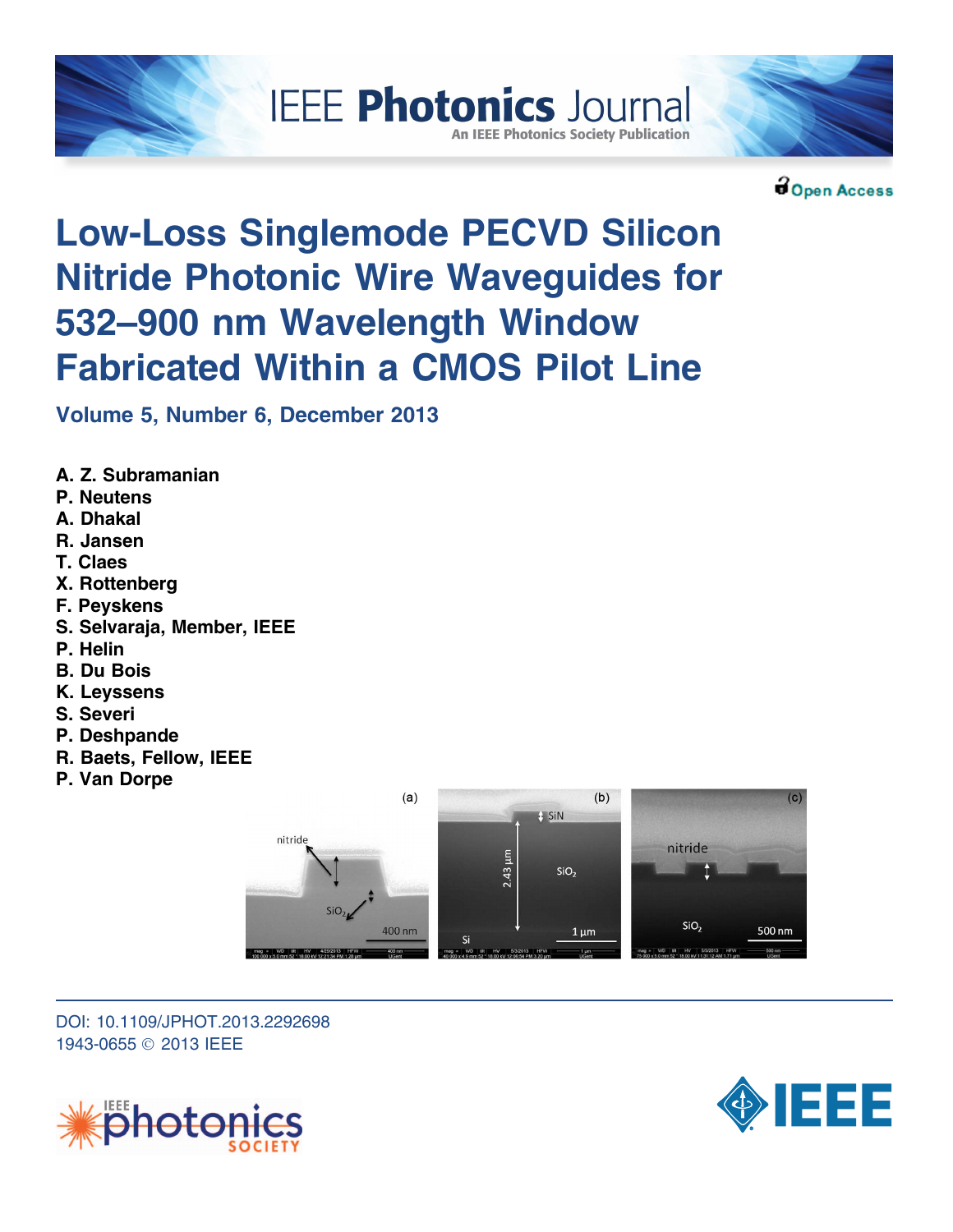# Low-Loss Singlemode PECVD Silicon Nitride Photonic Wire Waveguides for 532–900 nm Wavelength Window Fabricated Within a CMOS Pilot Line

A. Z. Subramanian, $^{\rm 1,2}$  P. Neutens, $^{\rm 3}$  A. Dhakal, $^{\rm 1,2}$  R. Jansen, $^{\rm 3}$  T. Claes, $^{\rm 3}$ X. Rottenberg,<sup>3</sup> F. Peyskens,<sup>1,2</sup> S. Selvaraja,<sup>1,2,3</sup> Member, IEEE, P. Helin, $^3$  B. Du Bois, $^3$  K. Leyssens, $^3$  S. Severi, $^3$  P. Deshpande, $^3$ R. Baets,  $1,2$  Fellow, IEEE, and P. Van Dorpe<sup>3</sup>

<sup>1</sup>Photonics Research Group, Ghent University-IMEC, Ghent 9000, Belgium <sup>2</sup>Centre for Nano- and Biophotonics, Ghent University, Ghent 9000, Belgium  $31$ MEC, Leuven 3001, Belgium

DOI: 10.1109/JPHOT.2013.2292698 1943-0655 © 2013 IEEE

Manuscript received September 30, 2013; revised November 11, 2013; accepted November 19, 2013. Date of publication November 25, 2013; date of current version December 4, 2013. The work of A. Z. Subramanian, A. Dhakal, and R. Baets was supported by the ERC-InSpectra Advanced Grant. The work of F. Peyskens was supported in part by the ERC-InSpectra Advanced Grant and in part by Bijzonder Onderzoekfonds (BOF) of Ghent University. The work of P. Neutens was supported by Fonds Wetenschappelijk Onderzoek Vlaanderen (FWO). Corresponding author: A. Z. Subramanian (e-mail: [ananth.subramanian@intec.ugent.be](mailto:ananth.subramanian@intec.ugent.be)).

Abstract: PECVD silicon nitride photonic wire waveguides have been fabricated in a CMOS pilot line. Both clad and unclad single mode wire waveguides were measured at  $\lambda = 532$ , 780, and 900 nm, respectively. The dependence of loss on wire width, wavelength, and cladding is discussed in detail. Cladded multimode and singlemode waveguides show a loss well below 1 dB/cm in the 532-900 nm wavelength range. For singlemode unclad waveguides, losses < 1 dB/cm were achieved at  $\lambda=$  900 nm, whereas losses were measured in the range of 1–3 dB/cm for  $\lambda = 780$  and 532 nm, respectively.

Index Terms: Waveguides, waveguide devices, fabrication and characterization, photonic materials, gratings.

# 1. Introduction

Silicon photonics has evolved to become a real-world technology. The combination of high-indexcontrast (HIC) and compatibility with complementary-metal-oxide-semiconductor (CMOS) processing has helped in low-cost and high volume production of high-quality photonic components and circuits. The major driving force behind silicon photonics remains the integration of photonic and electronics components on a common silicon-based platform mainly related to on-chip interconnects and telecom applications. In recent years, there has been a tremendous surge of interest towards integration of photonic devices with different functionalities on a chip for biological sensing and detection [1], [2]. Examples include lab-on-a-chip based systems for evanescent field based sensing [3], fluorescence [4] and Raman spectroscopy [5]. For such applications, the visible and very-nearinfrared (VNIR) (500–950 nm) wavelength window is of particular interest due to minimal photo damage to living cells, negligible water absorption, low fluorescence, and the availability of low-cost sources and sensitive silicon-based detectors.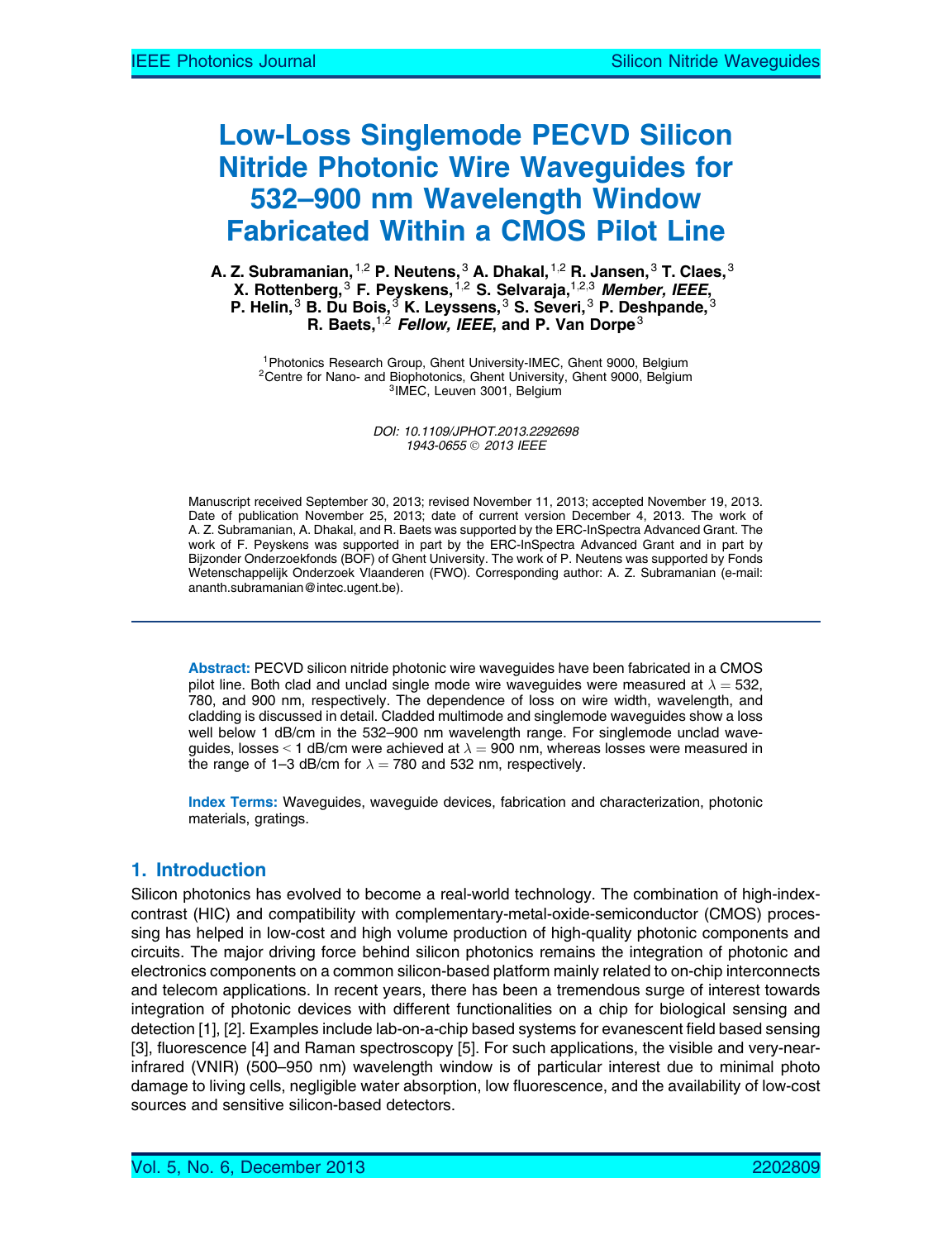However, for all its technological development silicon remains transparent only for wavelengths  $>1.1$   $\mu$ m thereby making it unsuitable for most of the bio-related applications that require shorter wavelengths in the visible-VNIR range for optimum performance. Silicon nitride  $(Si<sub>3</sub>N<sub>4</sub>)$  is a wellknown dielectric material that is transparent in the visible-NIR and beyond, compatible with CMOSbased processes for low-cost mass fabrication, possesses relatively high refractive index (n  $\sim$  2.0) for tighter confinement, does not suffer from two-photon absorption, and has lower temperature sensitivity than silicon. Predominantly,  $Si<sub>3</sub>N<sub>4</sub>$  is deposited using low-pressure chemical vapor deposition (LPCVD) or plasma-enhanced chemical vapor deposition (PECVD) technique. Of the two, LPCVD is often preferred as it provides an excellent control over the homogeneity of material index and thickness. However, it remains a high-temperature process ( $> 700$  °C) and it induces high stress, particularly in the thicker films  $(> 300 \text{ nm})$  making it unsuitable for many integrated optical devices. On the other hand, PECVD is a low-temperature process (200–400  $\degree$ C) and enables stressfree thicker film deposition, making it a better alternative for many photonic-based applications. However, the film homogeneity is poorer than in the case of LPCVD films. Therefore, a welloptimized process for low-loss  $Si<sub>3</sub>N<sub>4</sub>$  waveguides using PECVD provides a very attractive route towards high-volume fabrication of integrated photonic devices.

So far, low-loss  $Si<sub>3</sub>N<sub>4</sub>$  waveguides in the visible-VNIR have been fabricated mostly by LPCVD  $[6]$ –[8]. Low-loss (< 1 dB/cm) in these waveguides was achieved by restricting the etch-depth to low values (5 nm) [6] or by making wide  $(> 10 \ \mu m)$  multimode waveguides [7] in combination with complete cladding of the waveguide by  $SiO<sub>2</sub>$ . Gorin *et al.* demonstrated low-loss ( $< 0.5$  dB/cm) highindex PECVD slab waveguides in the 470 nm–633 nm wavelength range [9]. This was achieved by optimizing precursor gas ratio, low-frequency PECVD that reduced the absorption losses and rapid thermal annealing of the waveguides. Recently, singlemode photonic wire (cladded) with low waveguide ( $\leq$  0.7 dB/cm) and bend ( $\leq$  0.05 dB/90 $\degree$ ) loss fabricated within a CMOS pilot-line was demonstrated for the first time at 660 nm using PECVD technology [10]. However, the dependence of waveguide loss on different parameters such as wavelength (within the visible-VNIR range), waveguide width and cladding is yet to be reported. In this work, we compare PECVD nitride photonic wires fabricated in a CMOS pilot-line for different wavelengths (532, 780, and 900 nm), singlemode widths, and cladding conditions respectively. Waveguide loss of  $\leq 1$  dB/cm was achieved for cladded waveguides at 532 nm and 900 nm wavelength.

## 2. Waveguide Design and Simulations

For  $Si<sub>3</sub>N<sub>4</sub>$  waveguide characterization a test mask was designed comprising of straight and spiral waveguides of different lengths (1, 2, 4, and 8 cm) and different widths with grating couplers (GCs) at each end for input and output coupling of light. The Fimmwave mode solver was used for design and simulation. A cross-section of 180–220 nm height and width in the range of 300–1000 nm was used for the core of the  $Si<sub>3</sub>N<sub>4</sub>$  waveguide. It was found that the minimum oxide thickness to avoid any significant leakage into the substrate was 1.5  $\mu$ m; therefore in the simulations the oxide thickness was taken as 2.0  $\mu$ m. The above geometry of Si<sub>3</sub>N<sub>4</sub> waveguide ensured singlemode operation in the complete visible-VNIR range. The grating couplers (GCs) were designed using CAMFR, an eigenmode expansion tool [11], [12]. The GCs were designed for TE polarization and the corresponding period, linewidth and etch-depth was calculated for different wavelengths (532, 780, and 900 nm) as described in our previous work on the GCs for NIR wavelength [13].

Fig. 1 shows the dispersion results for the  $Si<sub>3</sub>N<sub>4</sub>$  waveguides at different wavelengths for different widths for both cladded and uncladded waveguides. The cladded waveguides received a 2  $\mu$ m thick PECVD SiO<sub>2</sub>-top coating. The refractive index of  $Si<sub>3</sub>N<sub>4</sub>$  was taken as 1.93 (at 532 nm) and 1.89 (at 780 nm and 900 nm) and, 1.46 as the index of  $SiO<sub>2</sub>$ , respectively. The refractive indices were determined by ellipsometry on the deposited  $Si<sub>3</sub>N<sub>4</sub>$  and  $Si<sub>2</sub>$  thin films (to be discussed in the next section). The  ${\rm Si_3N_4}$  height was taken as 180 nm for  $\lambda=$  532 nm and, 220 nm for  $\lambda=$  780 nm and  $\lambda =$  900 nm, respectively. Based on the above parameters, the singlemode width at 532 nm wavelength was determined to be  $\sim$ 380 nm for the cladded and  $\sim$ 530 nm for the unclad waveguides. At 780 nm, singlemode width was 900 nm for the unclad waveguide and  $\sim$ 630 nm for the cladded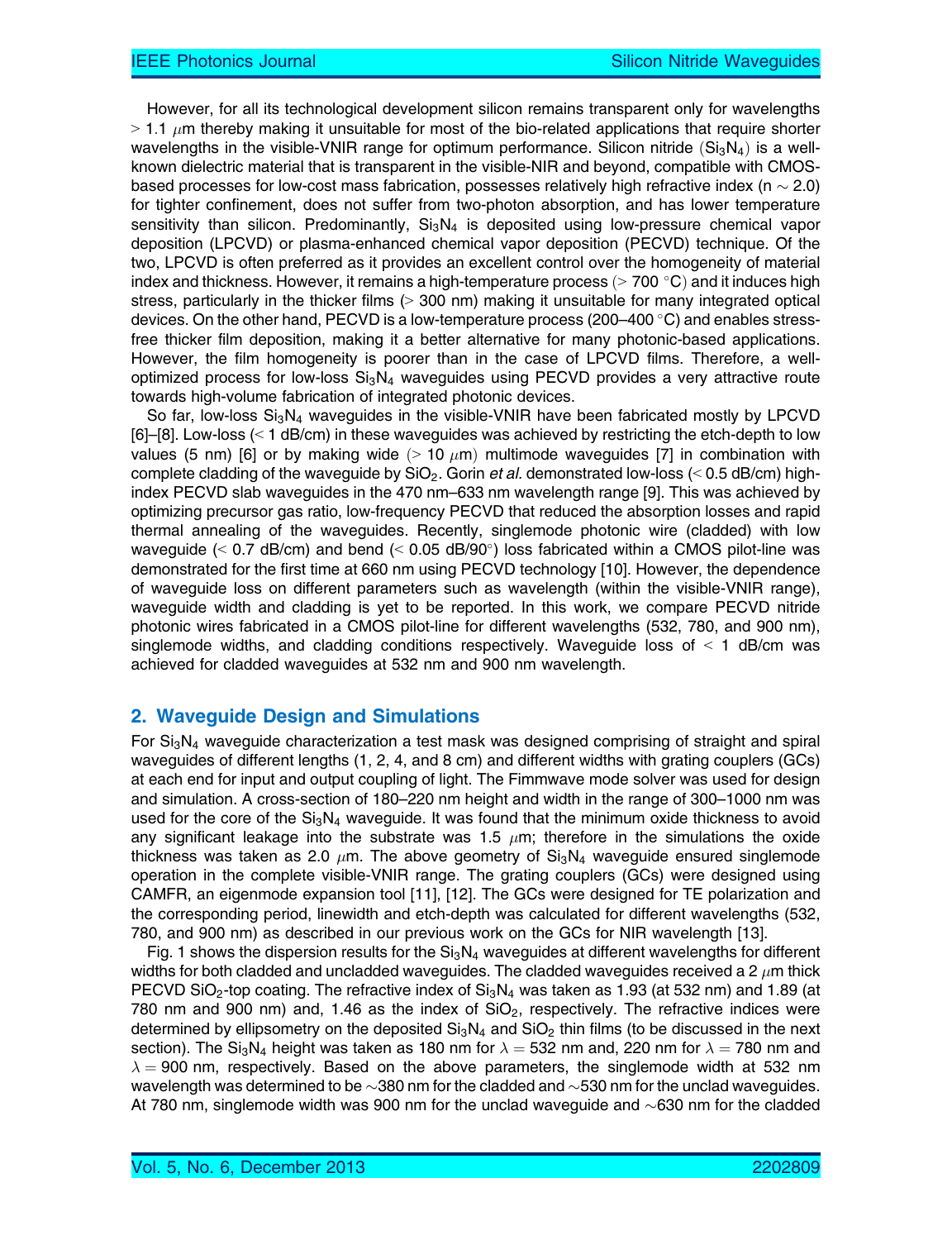

Fig. 1. Dispersion diagram for  $Si<sub>3</sub>N<sub>4</sub>$  waveguides for different widths and wavelengths (a) 532, (b) 780, and (c) 900 nm.

waveguide, and finally the corresponding singlemode width at 900 nm wavelength was  $\sim$ 1100 nm for the unclad and  $\sim$ 770 nm for the cladded waveguide respectively. It should be noted that an unclad waveguide reaches cutoff for widths  $<$  500 nm at 900 nm wavelength, as depicted in Fig. 1(c).

## 3. Waveguide Fabrication and Characterization

To build a photonic circuit in  $Si<sub>3</sub>N<sub>4</sub>$ , we start with a 200 mm bare silicon wafer. After cleaning the wafer, 2–2.4  $\mu$ m of silicon dioxide (SiO<sub>2</sub>) was deposited using a high-density plasma (HDP) CVD process. On top of the isolating oxide,  $Si<sub>3</sub>N<sub>4</sub>$  was deposited using PECVD on different wafers. Two thicknesses of Si<sub>3</sub>N<sub>4</sub> were chosen, 180 nm Si<sub>3</sub>N<sub>4</sub> stack for 532 nm wavelength and 220 nm Si<sub>3</sub>N<sub>4</sub> stack for 780 and 900 nm wavelength operation respectively. PECVD  $Si<sub>3</sub>N<sub>4</sub>$  was deposited using  $\text{SiH}_4$ , N<sub>2</sub> and NH<sub>3</sub> at 400 °C, which ensured CMOS back-end compatibility. The precursor gas-ratio was chosen as to minimize loss, following the results of [8]. After the layer deposition, waveguides and grating couplers were patterned by using 193 nm optical lithography. This was followed by the inductive coupled plasma-reactive ion-etch process, using fluorine-based etch chemistry. The waveguides were completely etched to form strip waveguides with different widths (300–1000 nm) and the GCs were partially etched (70–140 nm) by tuning the etch duration. The optimum value for the underlying oxide thickness and etch-depth for GCs was based on a previous study on the optimization of GC at 900 nm wavelength [13]. Photoresist was used as an etch-mask for both etch processes. After dry etching, the wafers were cleaned by using oxygen plasma and a wet chemical process. Since  $Si<sub>3</sub>N<sub>4</sub>$  does not possess any absorption band in the visible-VNIR wavelength range, therefore no annealing or thermal treatment was applied to the nitride samples.

The refractive index and thickness of the film were determined by ellipsometry. The film quality in terms of roughness was determined using atomic force microscopy (AFM) on both the  $SiO<sub>2</sub>$  and  $Si<sub>3</sub>N<sub>4</sub>$  films. Finally, the propagation loss in the wire waveguide was measured at different wavelengths by cut-back method using spiral waveguides with different lengths and bend radius.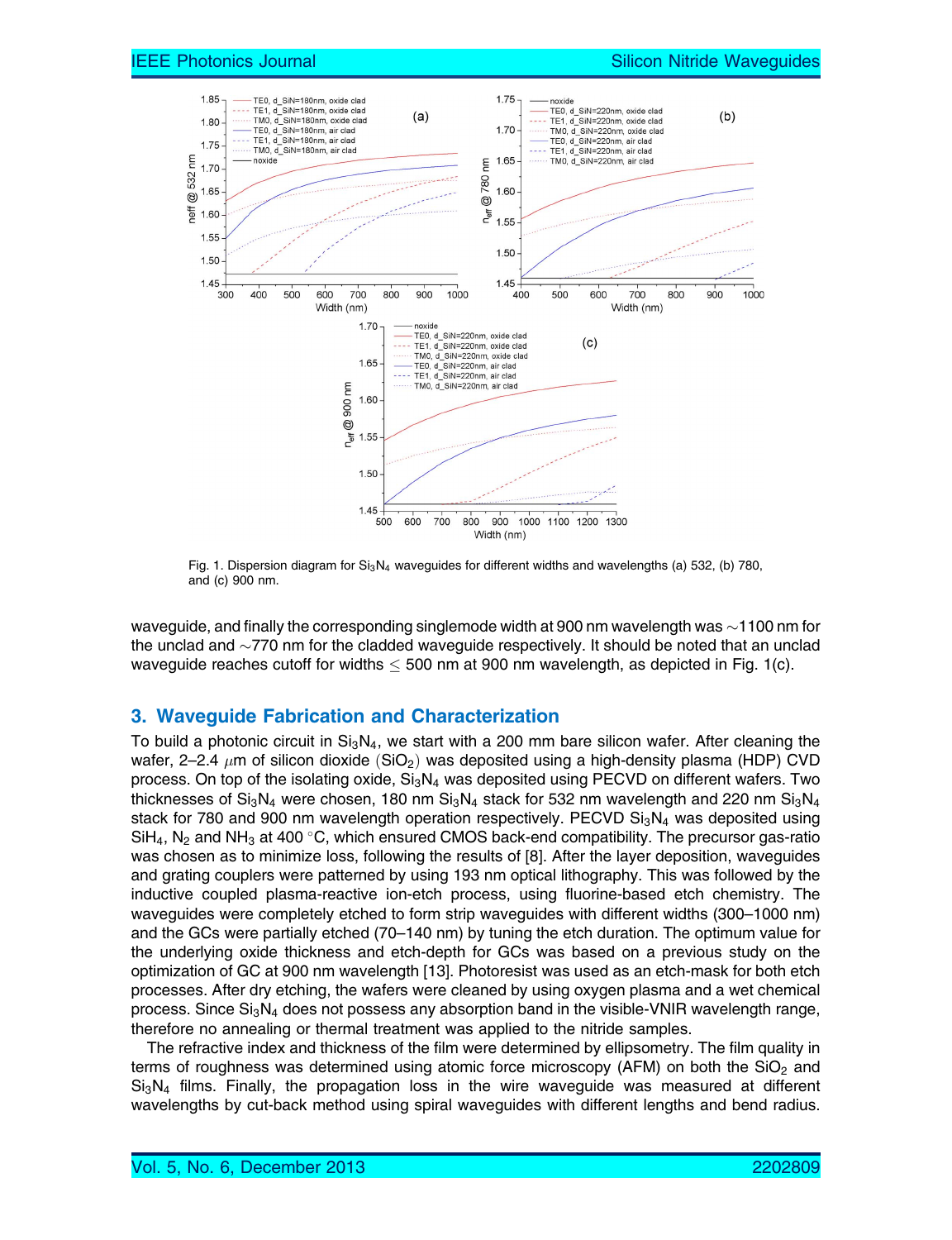

Fig. 2. Refractive index of as-deposited  $Si<sub>3</sub>N<sub>4</sub>$  thin film determined by ellipsometry.

The measurements were done by coupling light from a laser source using a singlemode fiber through an input GC into the  $Si<sub>3</sub>N<sub>4</sub>$  waveguide. Another similar fiber is positioned above an output GC to collect the light into a power meter. The position of the fiber was optimized for the maximum transmission. These measurements were performed for TE polarization using different laser sources (532, 780, and 900 nm).

# 4. Experimental Results and Discussion

#### 4.1. Optical Characterization of the  $Si<sub>3</sub>N<sub>4</sub>$  Thin Film

The ellipsometry measurements were performed on the as-deposited  $Si<sub>3</sub>N<sub>4</sub>$  thin films. A fit to the experimental values using Cauchy dispersion model yielded the best results for the index and thickness. The value of the thickness as determined by the Cauchy model compared well with the measured thickness value using stylus profilometer. Fig. 2 shows the refractive index vs. wavelength for the fully optimized  $\mathrm{Si}_3\mathrm{N}_4$  thin films. A refractive index of  ${\sim}1.89$  was measured for the  $Si<sub>3</sub>N<sub>4</sub>$  at 780 nm. A standard 9-point thickness measurement was performed on one of the test wafers from the lot. An average thickness of 178.9 nm was obtained with a standard deviation of 4.6 nm for a targeted value of 180 nm. The minimum and maximum thicknesses were 174.2 and 186.2 nm, respectively.

The film quality in terms of roughness for both the  $SiO<sub>2</sub>$  and  $Si<sub>3</sub>N<sub>4</sub>$  thin films was determined using AFM. In order to have a low scattering loss the deposited thin film (both oxide and nitride) should be as smooth as possible. Any roughness present on the oxide layer is transferred to the nitride layer deposited later on top that eventually leads to light scattering out of the waveguide. The 3D representation of the root mean square (RMS) roughness value of the films (2  $\mu$ m HDP SiO<sub>2</sub> and 100 nm PECVD  $Si_3N_4$  on top of 2  $\mu$ m HDP SiO<sub>2</sub>) measured using AFM is shown in Fig. 3. The measurements were done with the help of an AFM probe by scanning the top surface of both the SiO<sub>2</sub> and Si<sub>3</sub>N<sub>4</sub> films over an area of 2  $\mu$ m × 2  $\mu$ m. The RMS roughness value for the 2  $\mu$ m HDP  $SiO<sub>2</sub>$  film was measured to be extremely low at 0.13 nm [see Fig. 3(a)] and the 100 nm  $Si<sub>3</sub>N<sub>4</sub>$  film deposited on top of oxide also exhibited a very low RMS roughness value of 0.28 nm [see Fig. 3(b)].

#### 4.2. Optical Characterization of the  $Si<sub>3</sub>N<sub>4</sub>$  Wire Waveguide

The  $Si<sub>3</sub>N<sub>4</sub>$  strip waveguides were inspected under scanning electron microscope (SEM) for measuring the waveguide dimension and analyzing the etch quality of the waveguides. On the test wafers for measurements at 532 nm, the bottom cladding was  $2 \mu m$  HDP silicon dioxide, optimized to give the highest GC efficiency. The thickness of the nitride stack was fixed at 180 nm whereas the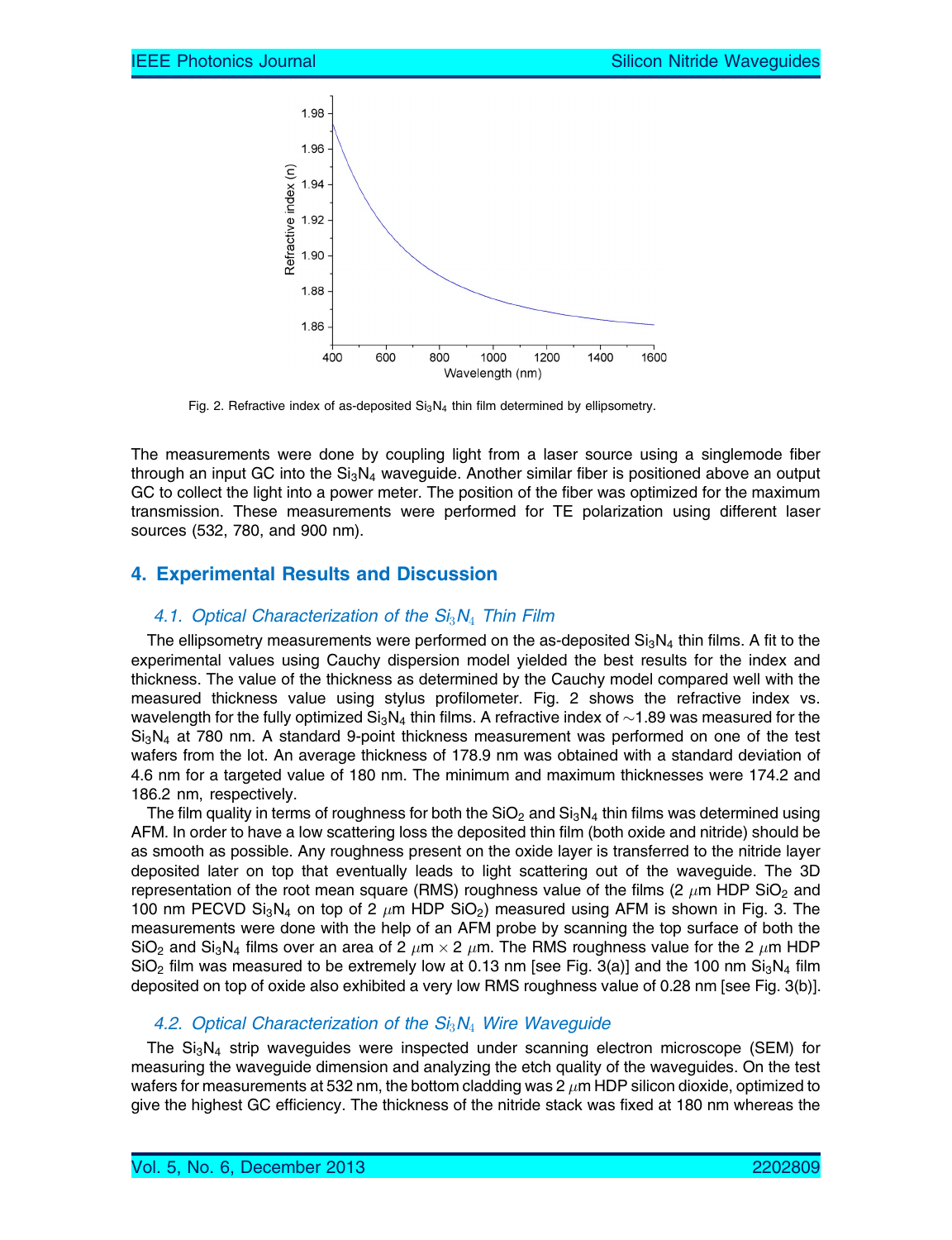

Fig. 3. RMS roughness value measured by AFM of (a)  $SiO<sub>2</sub>$  and (b) as-deposited  $Si<sub>3</sub>N<sub>4</sub>$  thin film.



Fig. 4. SEM pictures of  $Si<sub>3</sub>N<sub>4</sub>$  cross-section prepared by FIB (a)  $Si<sub>3</sub>N<sub>4</sub>$  waveguide, (b) complete crosssection including underlying  $SiO<sub>2</sub>$ , and (c) GC with 630 nm period and 140 nm etch depth.

waveguide width was varied from 300 nm to 1000 nm. For cladded waveguides, another layer of 2  $\mu$ m SiO<sub>2</sub> was deposited on top of the waveguides. For the 780 and 900 nm wavelengths, the bottom oxide cladding was 2.4  $\mu$ m HDP SiO<sub>2</sub>. The thickness of Si<sub>3</sub>N<sub>4</sub> was fixed at 220 nm and width was varied between 450 and 800 nm. Fig. 4 shows the SEM pictures of the cross-section of one such fabricated waveguide corresponding to the 220 nm  $Si<sub>3</sub>N<sub>4</sub>$  waveguide and one of the GCs. The crosssection of the waveguide and GC were made using focused ion beam (FIB) and were analyzed using SEM. The relatively low-index-contrast between  $Si<sub>3</sub>N<sub>4</sub>$  and  $SiO<sub>2</sub>$  (as compared to  $SiO<sub>2</sub>$  and silicon) leads to low contrast SEM images due to which there is no marked distinction between  $Si<sub>3</sub>N<sub>4</sub>$  and SiO<sub>2</sub> layers in Fig. 4. In order to avoid charging effects, a thin layer of gold was deposited prior to FIB/ SEM measurement. The nominal width of the waveguide (on the mask) was designed to be 500 nm and the measured width on the chip was  $485 \pm 25$  nm. The Si<sub>3</sub>N<sub>4</sub> thickness was measured to be 230  $\pm$  15 nm for a targeted value of 220 nm. This is depicted in Fig. 4(a). It is also evident from Fig. 4(a) that there is a slight over-etching of the nitride leading to an etching of around 20–40 nm of the underlying oxide as well. Fig. 4(b) shows the entire cross-section of the waveguide along with the underlying oxide layer. The targeted oxide thickness was 2.4  $\mu$ m and the measured thickness is found to be the same. However, across the wafer the oxide thickness was found to vary by over 5%. Lastly, Fig. 4(c) shows the cross-section of the GCs. The intended period and etch depth of the GC was 630 nm and 140 nm respectively. The measured period and etch depth was found to be 620 nm and 135 nm which is in reasonable agreement with the nominal value.

Two types of GCs were designed linear GC and curved GC but for all the results discussed in this paper, only the LGC is considered. In case of LGC for 780 and 900 nm, two GCs at either end of the waveguide were defined on a 8  $\mu$ m wide waveguide which was adiabatically tapered down to the desired wire width. Whereas for 532 nm, a 5  $\mu$ m wide waveguide was used together with a taper of 125  $\mu$ m length. The period of the GC was fixed for different wavelengths of operation whereas the etch depths (70, 120, 140 nm) and fill factor (0.45, 0.5, 0.55, 0.6) were varied. For 532 nm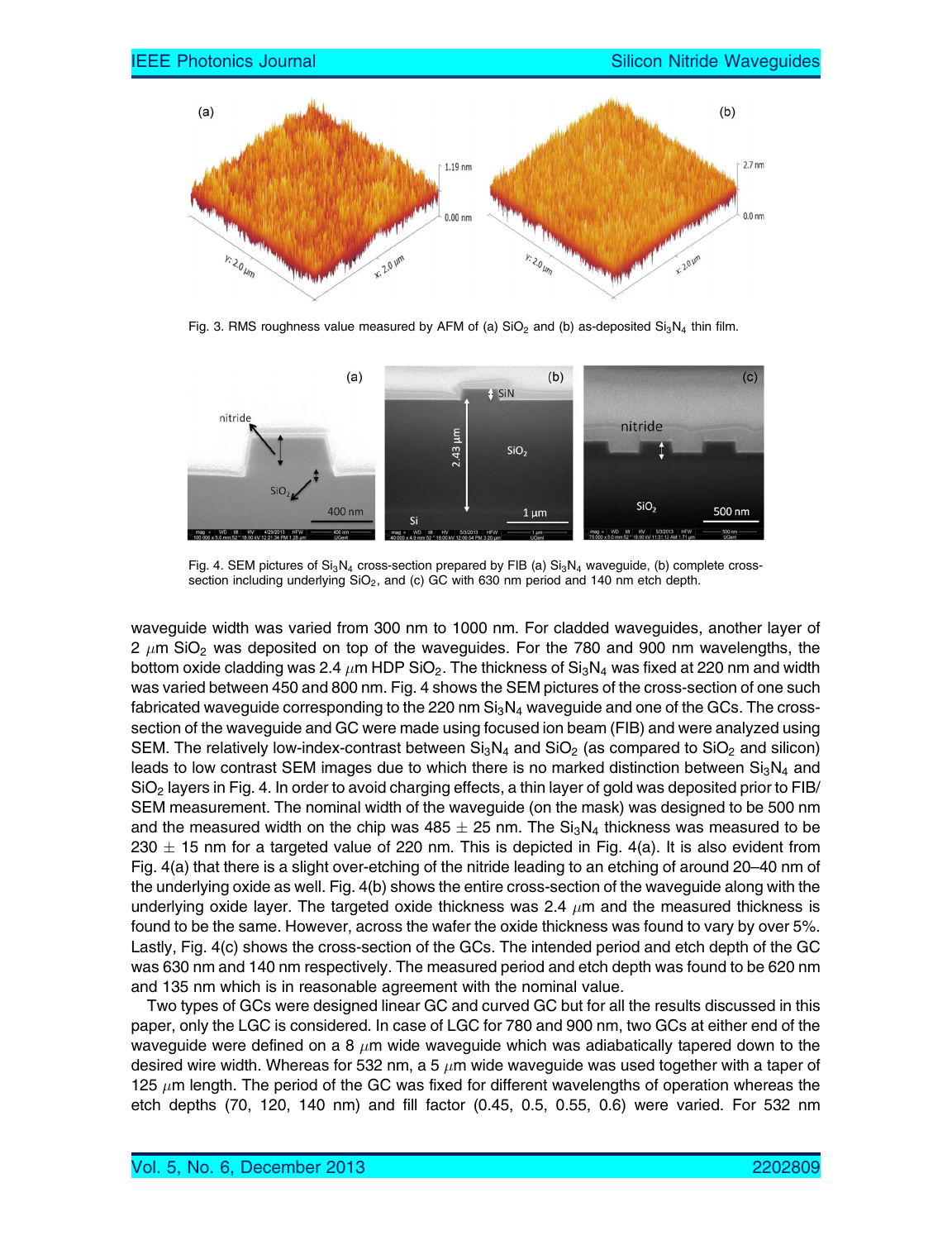

Fig. 5. Waveguide loss variation for the different widths of unclad Si<sub>3</sub>N<sub>4</sub> waveguide at 532, 780, and 900 nm.

wavelength operation, the period of the GC was fixed at 365 nm, for 780 nm wavelength, the period was fixed at 530 nm and finally for 900 nm wavelength, the period was fixed at 630 nm respectively. Typical efficiency of these GCs were around  ${\sim}7$  dB/coupler that is comparable to standard GCs used in silicon photonics. However, being a deposited material it is very much possible to improve the efficiency of the coupler to < 3 dB/coupler through the use of distributed Bragg reflector [13], [14] or as recently shown by using metallic reflectors underneath the film [15], [16]. The cladded samples due to the reduced grating index showed an improvement in the coupling efficiency to  $\sim$ 6 dB/coupler with a slight blue shift in the peak wavelength.

The variation in the waveguide loss for the different widths of the unclad  $Si<sub>3</sub>N<sub>4</sub>$  wire at 532 nm, 780 nm and 900 nm wavelengths is shown in Fig. 5. The waveguides exhibited  $<$  1 dB/cm for wider widths ( $>$  700 nm) for both 532 nm and 900 nm wavelengths. For the widths in the range of 500 nm– 700 nm, the wires showed losses in the range of 1–2 dB/cm for all the three wavelengths whereas for the widths  $<$  500 nm relatively higher waveguide loss was measured. At 532 nm wavelength, waveguide widths in the range of 300–1000 nm were measured and the best loss value was achieved for the waveguides wider than 800 nm at 0.65 dB/cm. At 780 nm wavelength, four different widths (450, 500, 600, and 700 nm) were measured and the best loss value measured was 1.33 dB/cm for 700 nm wide waveguide. Finally at 900 nm wavelength, four widths (500, 600, 700, and 800 nm) were measured and the best loss values were exhibited by 800 nm wide waveguides at 0.62 dB/cm. The 500 nm wide waveguide showed much higher transmission loss. This is because around 500 nm the mode is close to cut-off, as shown in Fig. 1 and the cutback method could not be trusted anymore consequently the loss values at 500 nm wide waveguide at  $\lambda=$  900 nm is not shown in Fig. 5.

The waveguide loss variation for different widths and different wavelengths for cladded samples is shown in Fig. 6. At 532 nm wavelength, the waveguides showed a loss of  $\leq 1$  dB/cm for 400 nm wide wire (singlemode) and the losses gradually dropped to beyond the measuring accuracy of the set-up  $\ll$  0.1 dB/cm) for wider waveguides. For the widths  $\lt$  400 nm, the waveguide loss was  $\leq$  2 dB/cm. At 900 nm wavelength, loss was  $\leq$  1 dB/cm for the entire singlemode regime of 500–800 nm wide waveguides. The best loss measured was 0.3 dB/cm for 800 nm wide waveguide. Due to the presence of upper cladding, the 500 nm wide waveguide also exhibited low loss unlike unclad waveguide where the waveguide went into cut-off (see Fig. 1).

The loss behavior observed for the  $Si<sub>3</sub>N<sub>4</sub>$  wire waveguides- the reduction in the loss for the clad samples and for the wider waveguides, together indicate the presence of sidewall roughness. As is clear from the AFM results in Fig. 3 that shows negligible roughness on the deposited film itself so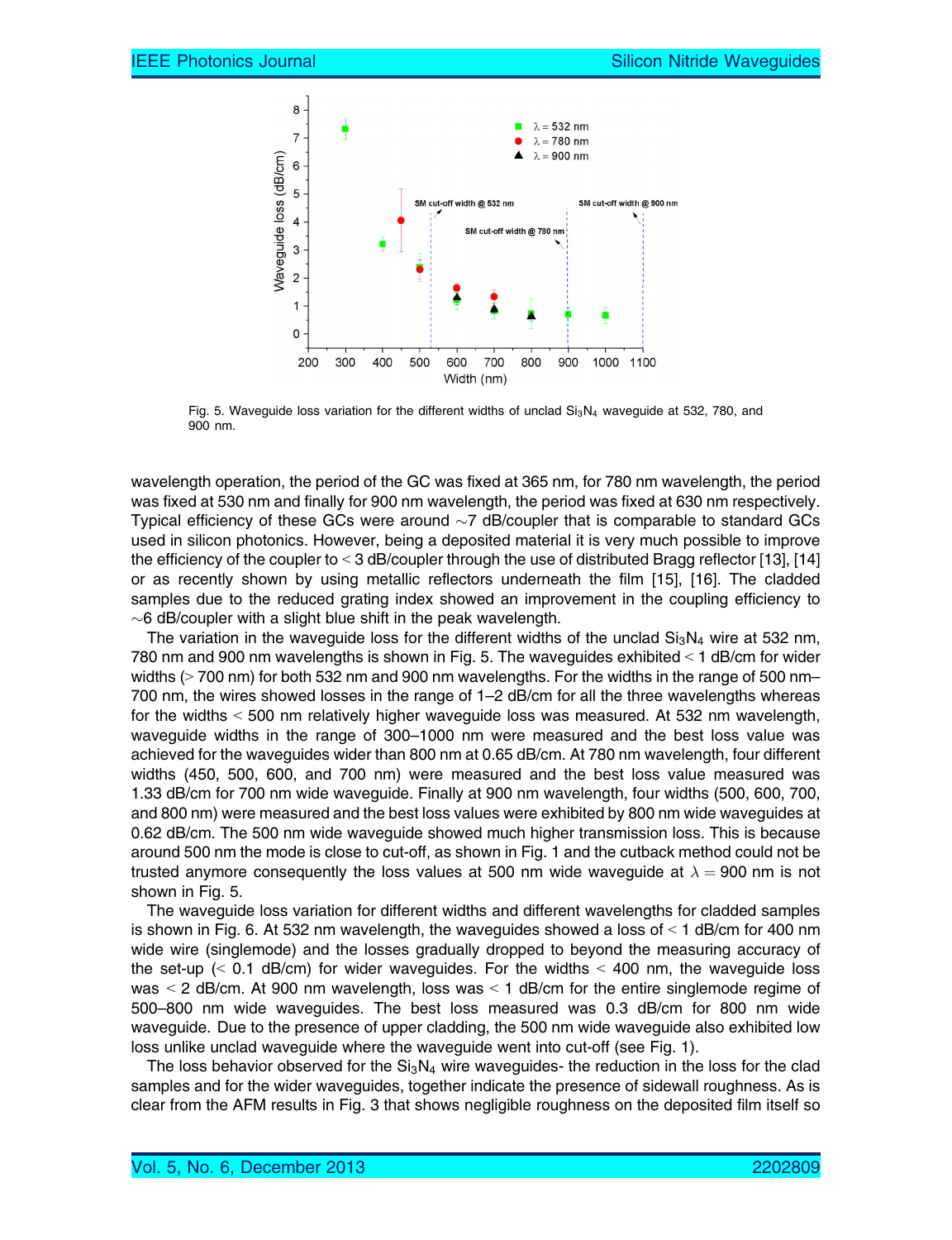

Fig. 6. Waveguide loss variation for the different widths of clad  $Si<sub>3</sub>N<sub>4</sub>$  waveguide at (a) 532 nm and (b) 900 nm.

etching is believed to have caused some roughness on the sidewalls. The loss pattern observed at 900 nm wavelength is mainly attributed to the presence of sidewall roughness that leads to excess scattering thereby increasing the loss. At 780 nm wavelength, Rayleigh scattering is stronger than at 900 nm  $({\sim}1/\lambda^4)$  and in the presence of sidewall roughness, this scattering becomes more prominent leading to higher loss than at 900 nm wavelength. At narrow widths such as 450 nm (at  $\lambda=$  780 nm) and 500 nm (at  $\lambda=$  900 nm), waveguides are closer to cut-off (see Fig. 1) which leads to an increased leakage loss into the substrate and together with the sidewall roughness contributes to the overall waveguide loss. This puts an upper limit on the minimum width of the waveguide that can be used for practical applications. At 532 nm wavelength, the wider waveguides  $(9.600 \text{ nm})$  show losses  $\leq 1$  dB/cm since the waveguides are multimode which increases the confinement of the mode resulting in less influence of the sidewalls on the waveguide loss. But in the singlemode regime  $(< 600 \text{ nm})$  the effect of the sidewalls and Rayleigh scattering increases significantly which causes the waveguide loss to increase exponentially.

As already seen in Fig. 6 that the use of cladding has significant effect on the loss values and losses  $\leq$  1 dB/cm is achieved in 532–900 nm wavelength range. But applications such as evanescent field based sensors demand unclad singlemode waveguides with low-loss values. In order to have similar losses ( $\leq 1$  dB/cm for the 532–900 nm wavelength range) in unclad  $\text{Si}_3\text{N}_4$  wire waveguides, slight improvement in the etching process is envisaged to reduce the sidewall roughness. In addition, wider waveguides tend to have lower losses (see Fig. 5) which also makes fabrication tolerances much less stringent and less prone to fabrication imperfections. For example, the singlemode widths for the wavelengths 780 and 900 nm, as shown in Fig. 1, are 900 nm and 1100 nm, respectively. Such wide waveguides are expected to yield lower loss even when unclad and are favorable in terms of fabrication tolerances as well.

Finally, to test the uniformity of the fabrication process the loss was measured on different dies across a wafer. Fig. 7(a) shows the regions from where the dies were selected whereas Fig. 7(b) shows the actual loss measured from these dies at 900 nm wavelength. Each data point on the Fig. 7(b) represents an average over three different waveguides from each die. The samples used were unclad and had a wire width of 800 nm. The result shows a reasonable uniformity in the performance of the waveguide across the wafer. The dies (4, 5, 6, and 7) towards the center of the wafer showed lower loss ( $<$  0.8 dB/cm) whereas the dies (10–12) towards the edge showed slightly higher loss (~1 dB/cm). This is because close to the edge of the wafer the fabrication nonuniformity is the greatest resulting in imperfections and higher losses. The result for die #3 is not shown in Fig. 7 as it was not possible to measure the waveguide due to unwanted debris sticking to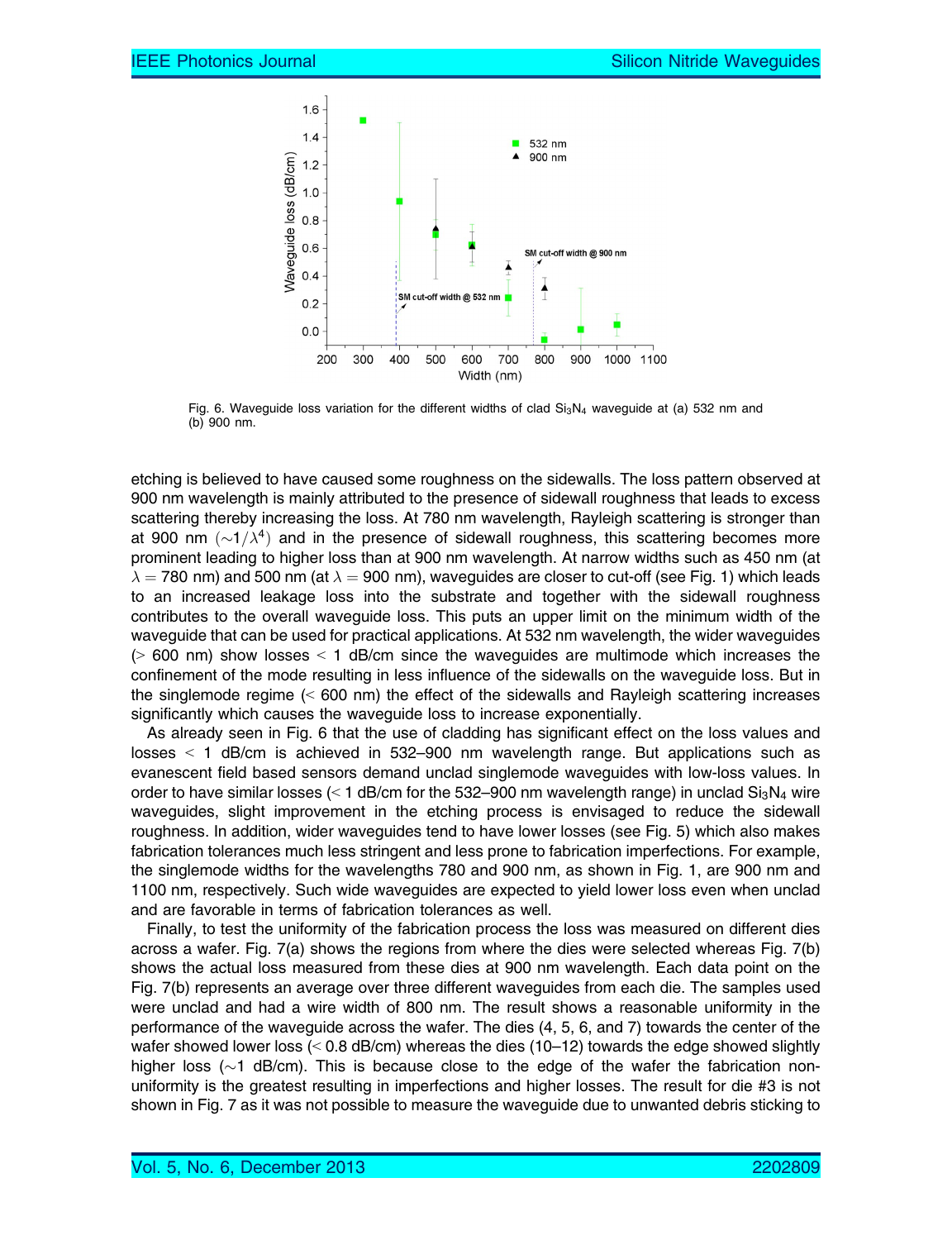

Fig. 7. Waveguide loss variation across wafer for different dies of 800 nm wide unclad  $Si<sub>3</sub>N<sub>4</sub>$  waveguide at 900 wavelength. The die location is shown in (a), whereas the corresponding waveguide loss in (b).

the waveguide surface that could not be removed. It is worth mentioning here that the wafer measured was not tiled and it is widely accepted that wafer-tiling leads to an uniform exposure and reaction of the material to the etching process and consequently to an uniformity in the device's performance. The loss variation across the wafer along with the uniformity in the thickness of the thin film points towards a good stable process for the fabrication of the waveguides.

#### 5. Conclusion

We have demonstrated low-loss singlemode PECVD photonic wire waveguides fabricated in a CMOS pilot line for visible-VNIR wavelength applications. The PECVD nitride thin film was measured to have a refractive index of 1.89 at 780 nm and it showed a very smooth surface (RMS roughness  $\sim$ 0.28 nm). The waveguide losses were measured using cutback method and were performed at 532, 780, and 900 nm wavelengths, respectively, for  $Si<sub>3</sub>N<sub>4</sub>$  wires with a height in the range of 180–220 nm and widths in the range of 450–800 nm. Both unclad and  $SiO<sub>2</sub>$  cladded waveguides were measured and the losses were compared. The  $Si<sub>3</sub>N<sub>4</sub>$  wire waveguide losses exhibited a large dependence on the width and upper cladding condition. Cladded singlemode  $Si<sub>3</sub>N<sub>4</sub>$  wires exhibited low-loss (< 1 dB/cm) in the 532–900 nm wavelength regime whereas the unclad singlemode wire waveguides exhibited losses  $\leq$  1 dB/cm only at 900 nm and higher loss of 2.3 dB/cm (at 532 nm) and 1.33 dB/cm (at 780 nm), respectively. A good uniformity along the wafer was measured in terms of index, thickness and waveguide loss indicating stable process for reproducible results.

#### References

- [1] X. Fan and I. M. White, "Optofluidic microsystems for chemical and biological analysis," Nat. Photon., vol. 5, no. 10, pp. 591–597, Oct. 2011.
- [2] A. L. Washburn and R. C. Bailey, "Photonics-on-a-chip: Recent advances in integrated waveguides as enabling detection elements for real world, lab-on-a-chip biosensing applications," Analyst, vol. 136, no. 2, pp. 227–236, Jan. 2011.
- [3] C. L. Arce, D. Witters, R. Puers, J. Lammertyn, and P. Bienstman, "Silicon photonic sensors incorporated in a digital microfluidic system," Analytical Bioanalytical Chem., vol. 404, no. 10, pp. 2887–2894, Dec. 2012.
- [4] S. Kuhn, P. Measor, E. J. Lunt, B. S. Philips, D. W. Deamer, A. R. Hawkins, and H. Schmidt, "Loss-based optical trap for on-chip particle analysis," Lab Chip, vol. 9, no. 15, pp. 2212–2216, Aug. 2009.
- [5] P. C. Ashok, G. P. Singh, H. A. Rendall, T. F. Krauss, and K. Dholakia, "Waveguide confined Raman spectroscopy for microfluidic interrogation," Lab Chip, vol. 11, no. 7, pp. 1262-1272, Apr. 2011.
- [6] F. Prieto, B. Sepúlveda, A. Calle, A. Llobera, C. Domínguez, A. Abad, A. Montoya, and L. M. Lechuga, "An integrated optical interferometric nanodevice based on silicon technology for biosensor applications," Nanotechnology, vol. 14, no. 8, pp. 907–912, Aug. 2003.